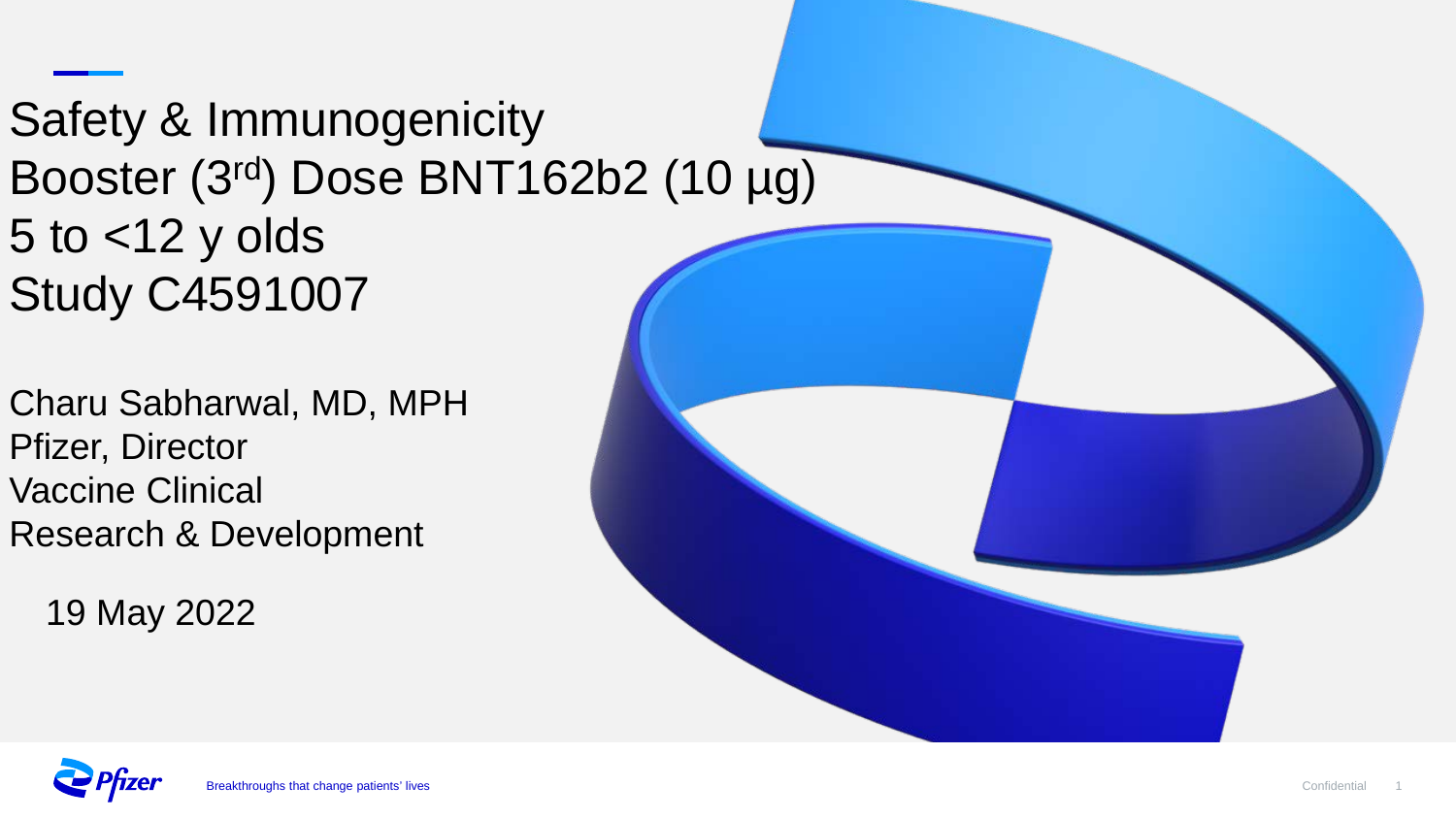**Booster Dose: 5 to <12 years Phase 2/3 BNT162b2 10 µg Safety and Immunogenicity Assessments Data as Agreed Upon with the FDA**

#### Safety and Tolerability

• 401 participants with follow-up from Dose 3 to 1-month post-Dose 3

**Immunogenicity** 

- Subset of 130 participants
	- Completed 1MPD3
	- Immune responses against SARS-CoV-2 wild type
		- Additional 67 participants from Dose 2 evaluable population included for 1MPD2 comparison
- From the 130 participants above, 30 participants immune responses against the Omicron variant

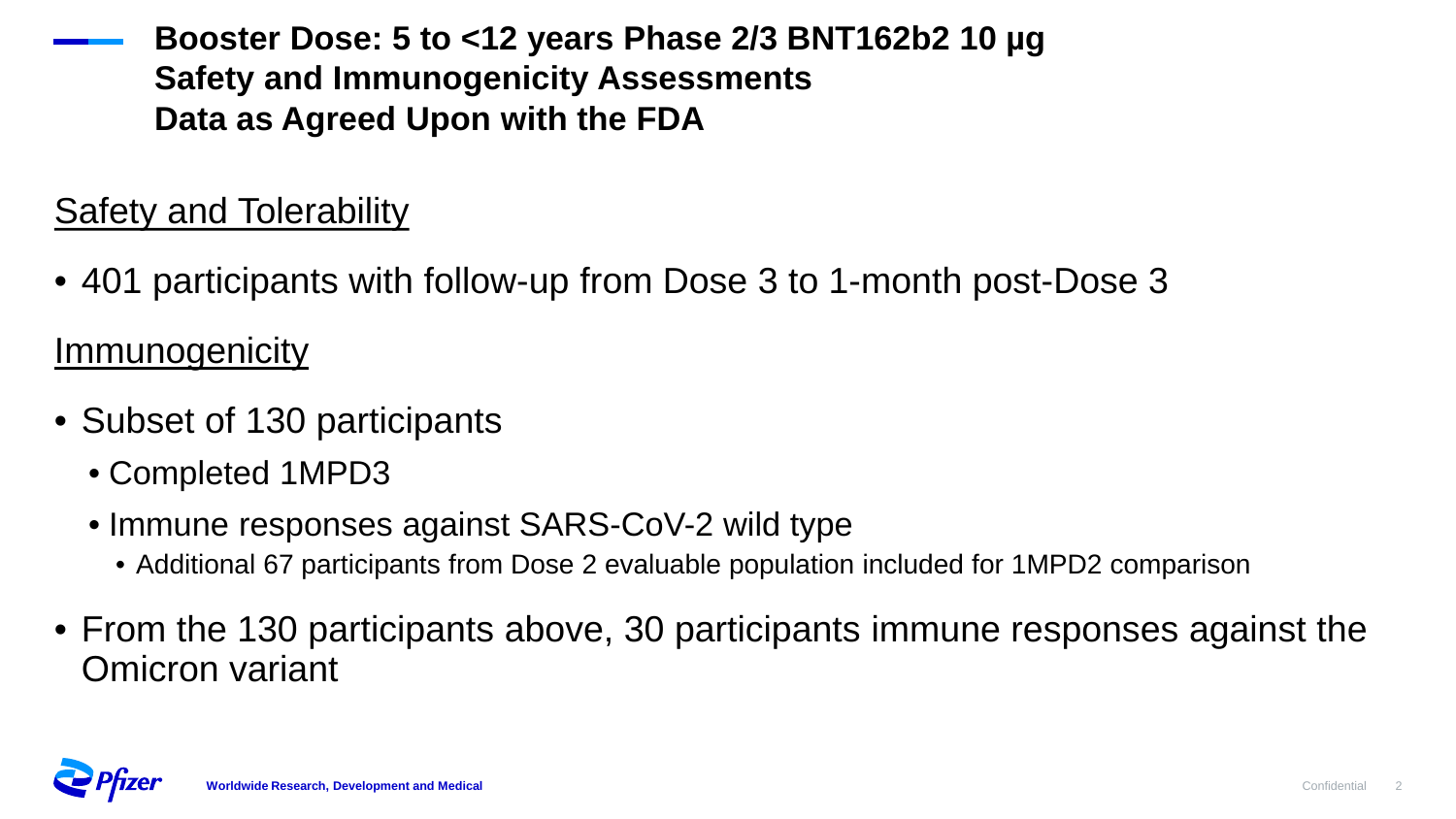### **Study Design and Timelines: 5 to <12 Years of Age BNT162b2 10 mcg**



• EUA= Emergency Use Authorization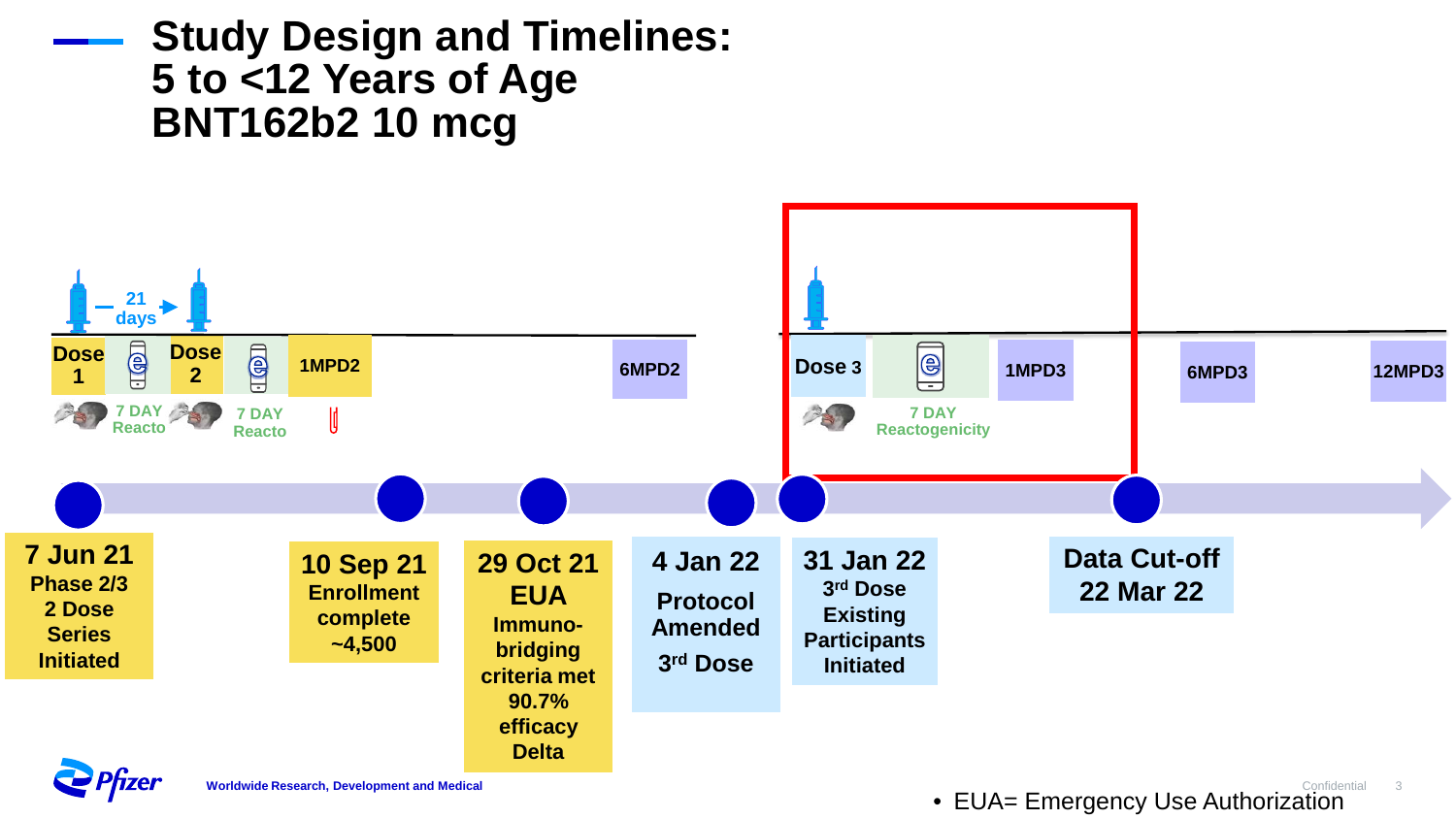#### **Demography for 5 to <12 -year olds Who Received Dose 3 of BNT162b2 Overall, representative of C4591007 participants BNT162b2 (10µg)**

|                                                            |                                  | <b>PRITIOLDS</b> (TVHY) |
|------------------------------------------------------------|----------------------------------|-------------------------|
|                                                            |                                  | $(N=401) n (%)$         |
| <b>Sex</b>                                                 | <b>Male</b>                      | 210(52.4)               |
|                                                            | <b>Female</b>                    | 191 (47.6)              |
|                                                            | <b>White</b>                     | 281 (70.1)              |
|                                                            | <b>Black or African American</b> | 29(7.2)                 |
| Race                                                       | American Indian or Alaska native | 8(2.0)                  |
|                                                            | <b>Asian</b>                     | 31(7.7)                 |
|                                                            | <b>Multiracial</b>               | 46 (11.5)               |
|                                                            | <b>Hispanic/Latino</b>           | 92(22.9)                |
| <b>Ethnicity</b>                                           | Non-Hispanic/non-Latino          | 306 (76.3)              |
| Age at vaccination (Dose 1)                                | <b>Mean (SD)</b>                 | 7.9(1.75)               |
|                                                            | Min, Max                         | (5, 11)                 |
| <b>Obese</b>                                               | <b>Yes</b>                       | 39(9.7)                 |
| Comorbidities <sup>a</sup>                                 | <b>Yes</b>                       | 119 (29.7)              |
| <b>History of COVID-19</b>                                 | <b>Yes</b>                       | $0(0\%)$                |
| <b>Baseline (Dose 1) positive for</b><br><b>SARS CoV-2</b> | <b>Yes</b>                       | 22(5.5%)                |

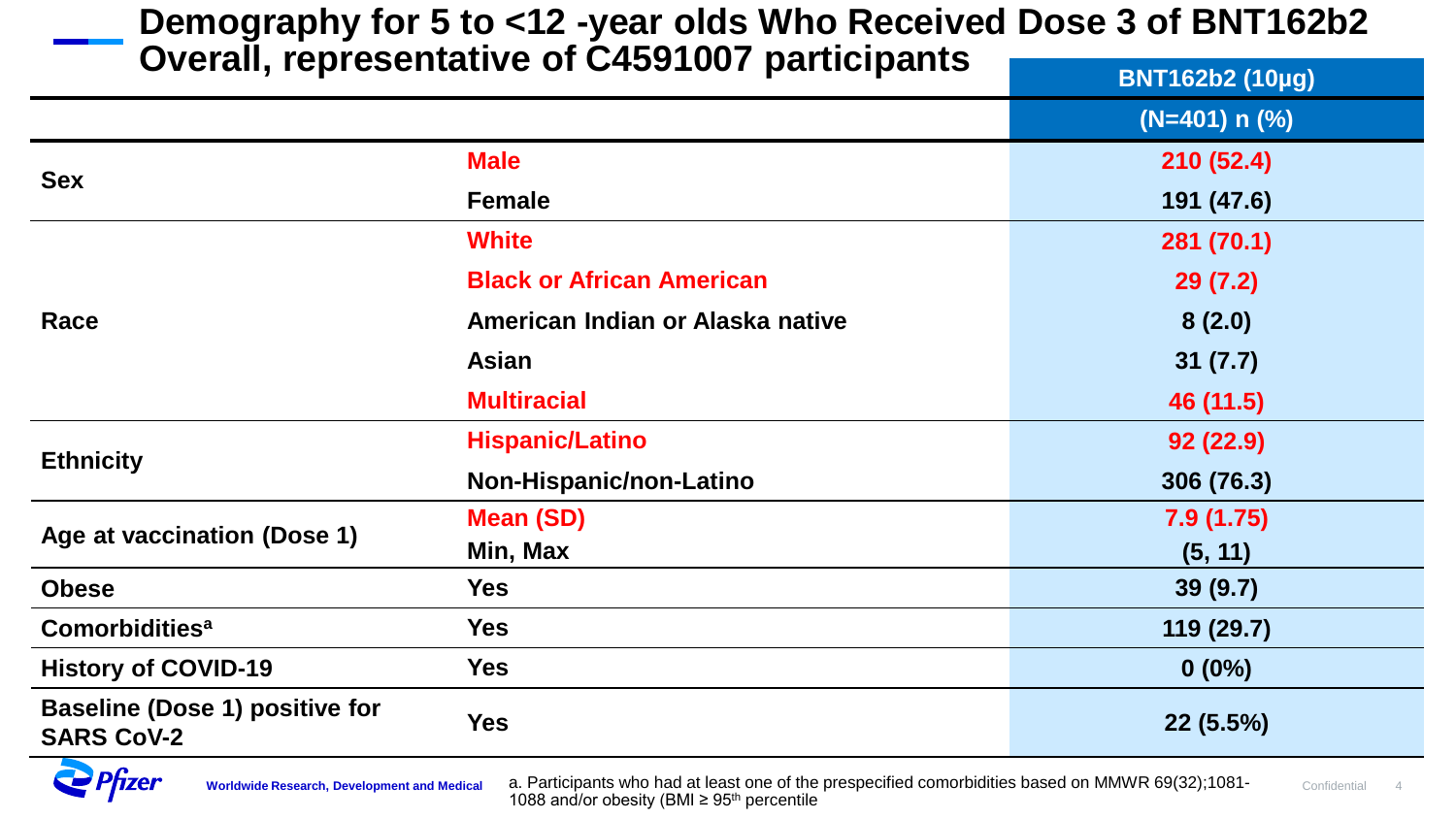**3rd Dose Vaccine Administration Timing Mostly Occurred 8-9 months after Dose 2: 5 to <12 Years of Age Safety population**

|                              |                             | $N = 401$<br>$n$ (%) |
|------------------------------|-----------------------------|----------------------|
| <b>Vaccinated Dose 3</b>     |                             | 401 (100.0)          |
| Dose 3<br>(Time from Dose 2) | $\geq$ 5 to <6 Months       | 1(0.2)               |
|                              | $\geq 6$ to $\leq 7$ Months | 1(0.2)               |
|                              | $\geq$ 7 to <8 Months       | 51(12.7)             |
|                              | $\geq$ 8 to <9 Months       | 348 (86.8)           |

**Data cutoff date 22Mar2022**

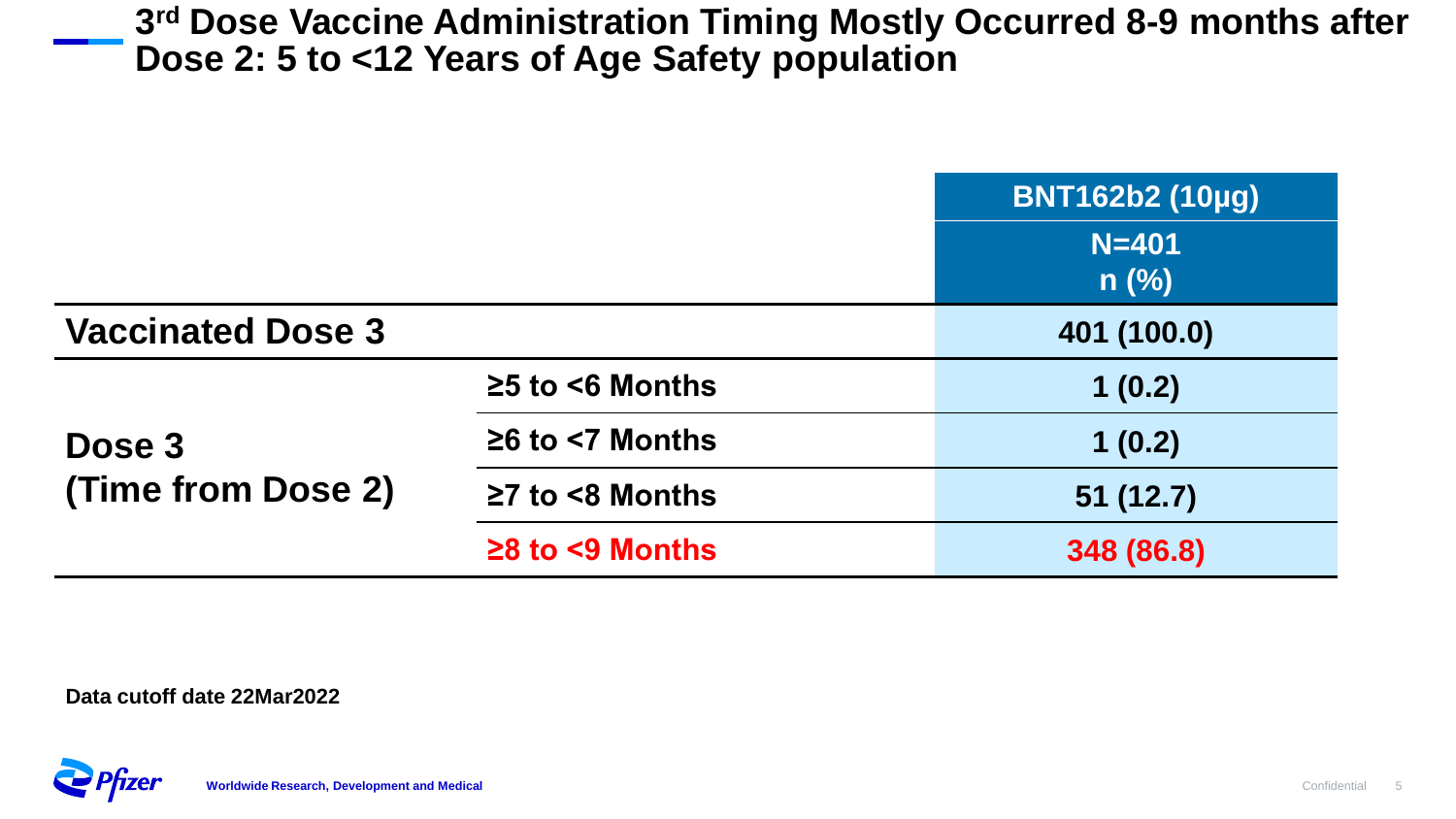#### **Dose 3 Mean Follow-up Time of 1.3 Months 5 to <12 Years of Age Safety population (Unblinded)**

|                                    |                       | <b>BNT162b2 (10µg)</b> |
|------------------------------------|-----------------------|------------------------|
|                                    |                       | $N = 401$              |
|                                    |                       | $n$ (%)                |
| Time from Dose 3 to<br>cutoff date | <1 Month              | $\boldsymbol{0}$       |
|                                    | $\geq$ 1 to <2 Months | 401 (100.0)            |
|                                    | <b>Mean</b>           | 1.3(0.17)              |
|                                    | <b>Median</b>         | 1.3                    |
|                                    | Min, Max              | (1.0, 1.8)             |

**Data cutoff date 22Mar2022**

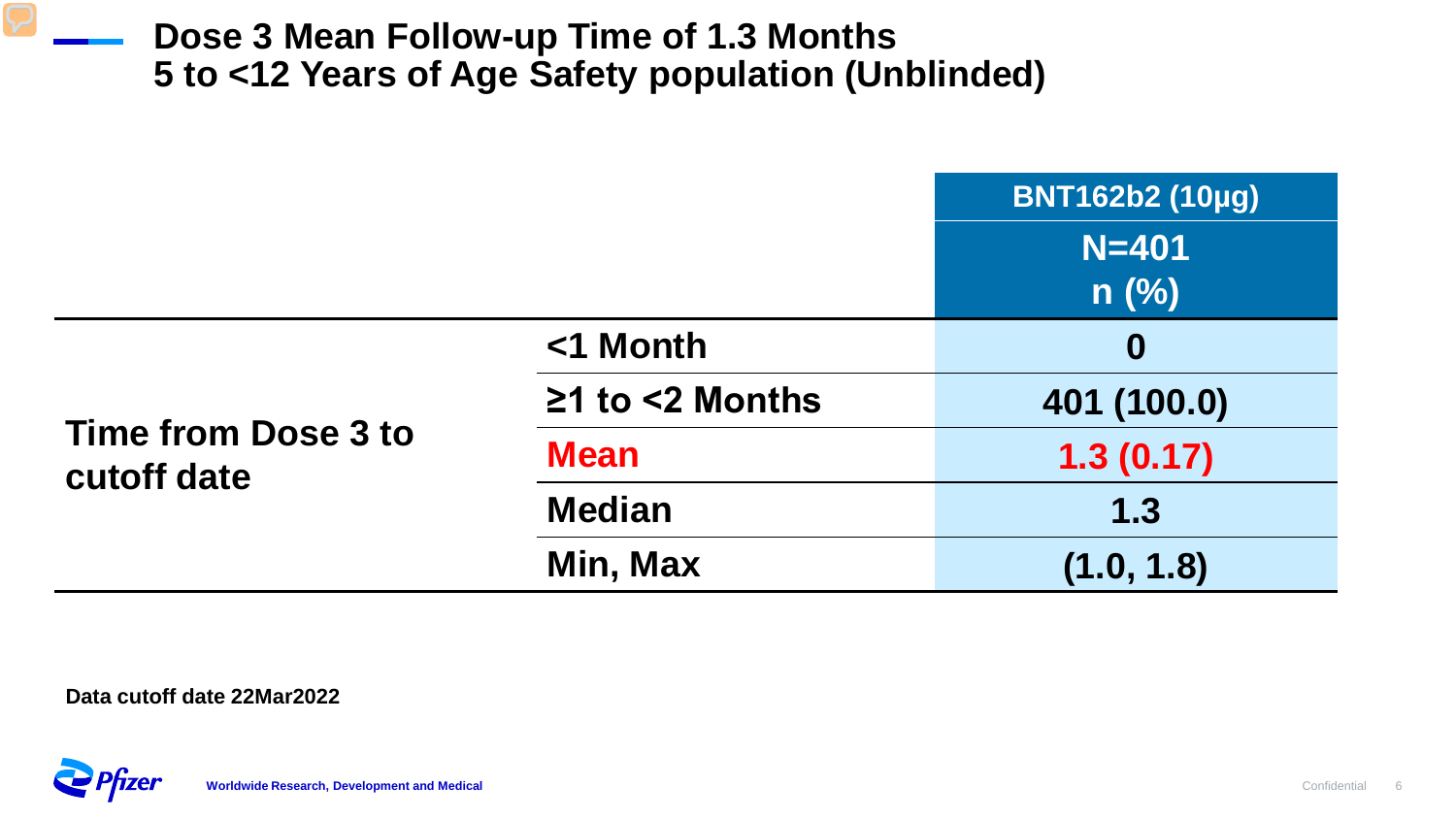

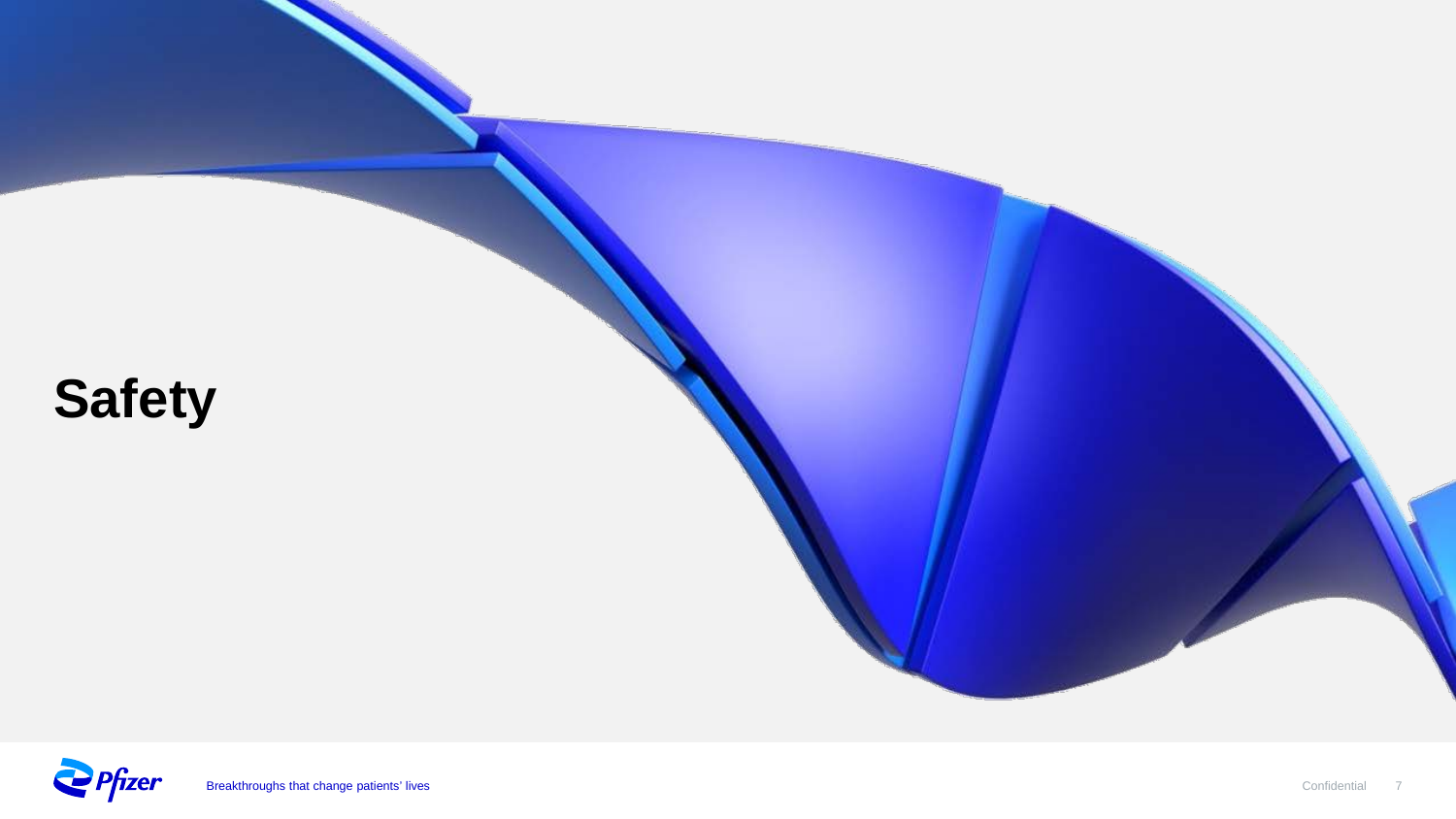#### **Local Reactions 7 Days After Each Dose Mostly Mild to Moderate**



Redness and swelling severity definition: Mild: ≥0.5 to 2.0 cm; moderate: >2.0 to 7.0 cm; severe: >7.0 cm Grade 4= necrosis Pain at injection site severity definition: Mild=no interference; Moderate=some interference; Severe=prevents daily activity; Grade 4=ER visit or hospitalization Dose 1: N=398; Dose 2: N=399; Dose 3: N=371

Severe reactions at Dose 3:

- Pain at the injection site: 2 participants onset within 1-2 days of vax resolved with 2 days of which 1 participant also reported severe headache no other symptoms.
- Redness 1 participant with moderate redness Day 2 and became severe on Day 4. Duration 12 days.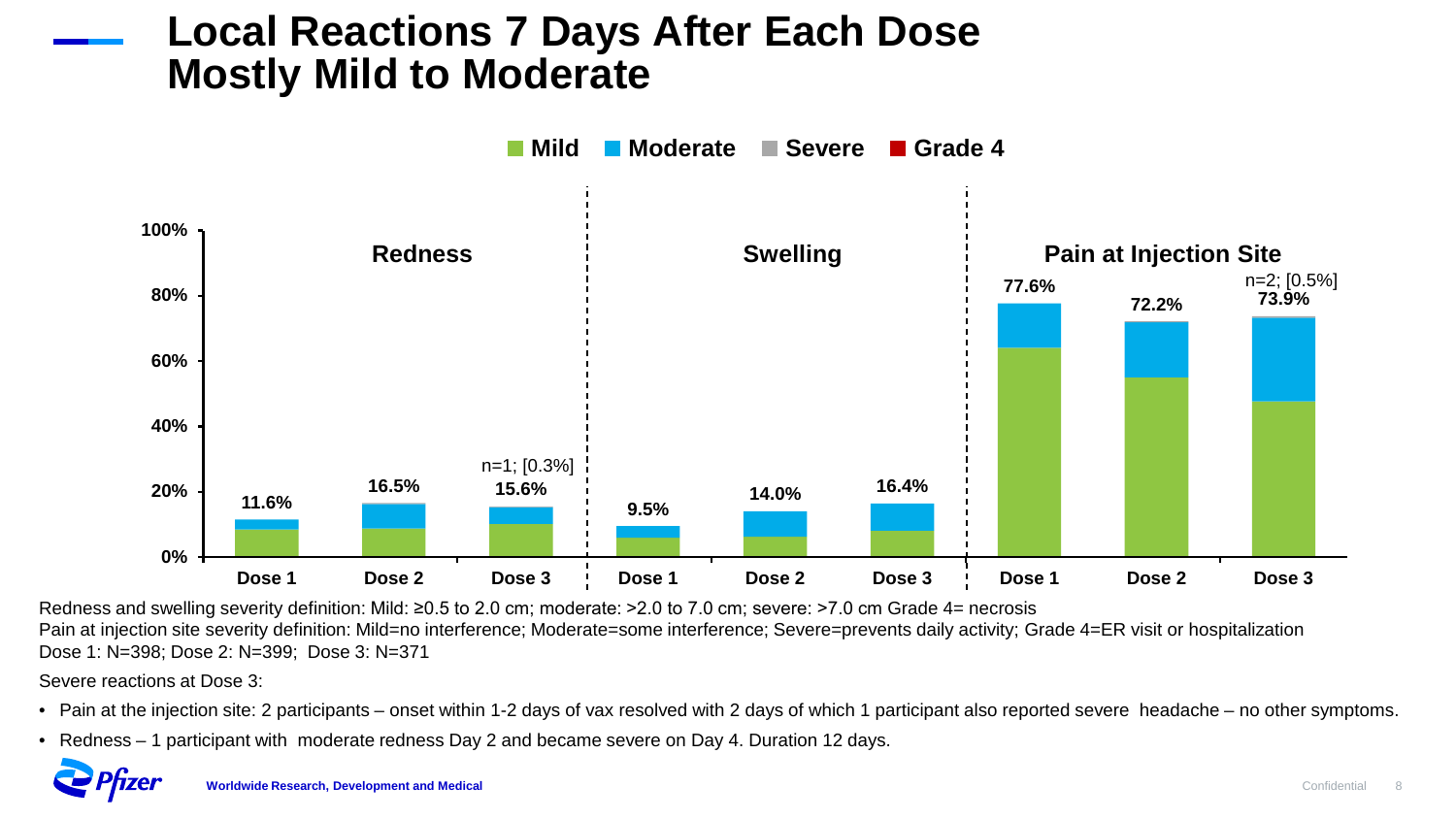### **Systemic Events Within 7 Days After Each Dose Mostly Mild to Moderate**



Fatigue, headache, chills, muscle pain, joint pain severity definition: Mild=no interference; Moderate=some interference; Severe=prevents daily activity; Grade 4=ER visit or hospitalization Vomiting severity definition: Mild=1-2 time in 24h; Moderate=>2times in 24h; Severe=Requires IV hydration; Grade 4=ER visit or hospitalization Diarrhea severity definition: Mild=2-3 times in 24h; Moderate=4-5 times in 24h; Severe=6 or more times in 24h; Grade 4=ER visit or hospitalization Dose 1: N=398; Dose 2: N=399; Dose 3: N=371

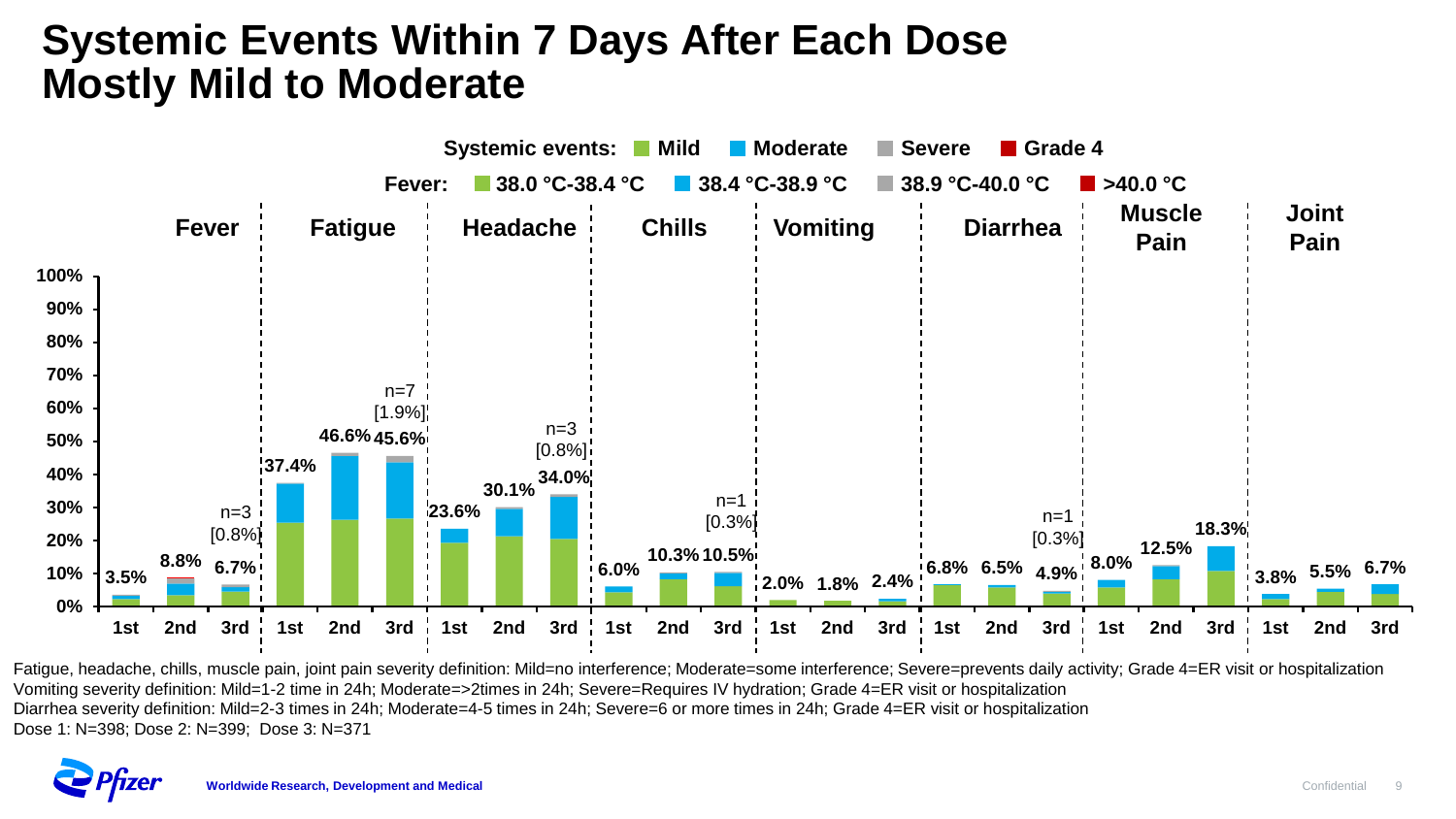#### **Overall Dose 3 to Cut-off (22Mar2022) Adverse Events Were Consistent with the 2 Dose Series 5 to <12 year olds**





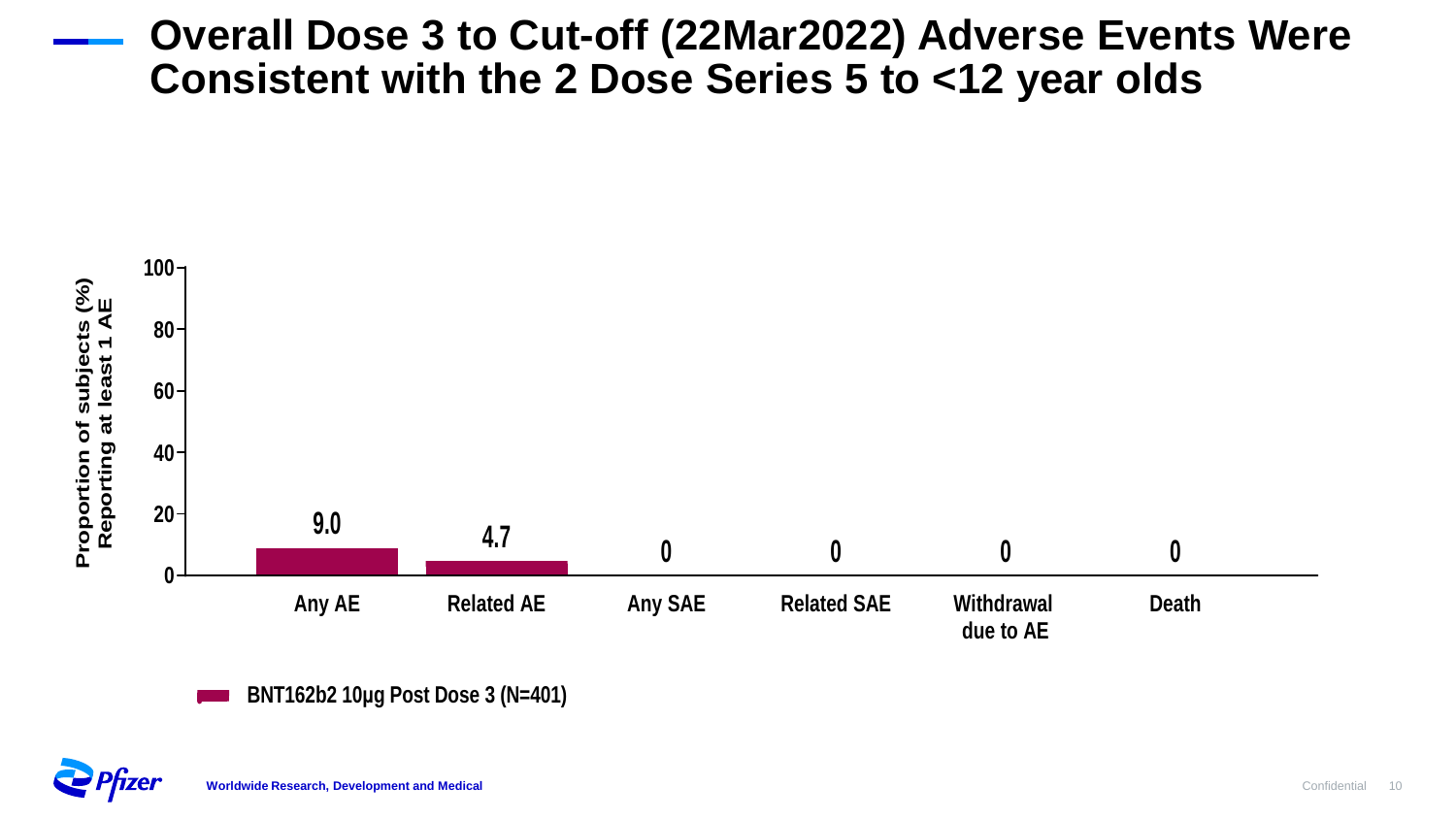#### **Adverse Events (≥1.0%) Consistent with Reactogenicity Events and other Events Typical for This Age Group: System Organ Class for 5 to <12 year olds From Dose 3 to 1 Month After Dose 3 - Safety Population**



- 1. Predominantly reflect local reactions at the injection site and systemic reactions of fatigue
- 2. Predominantly reflects systemic events of diarrhoea and vomiting
- 3. Predominantly reflects systemic events of headache

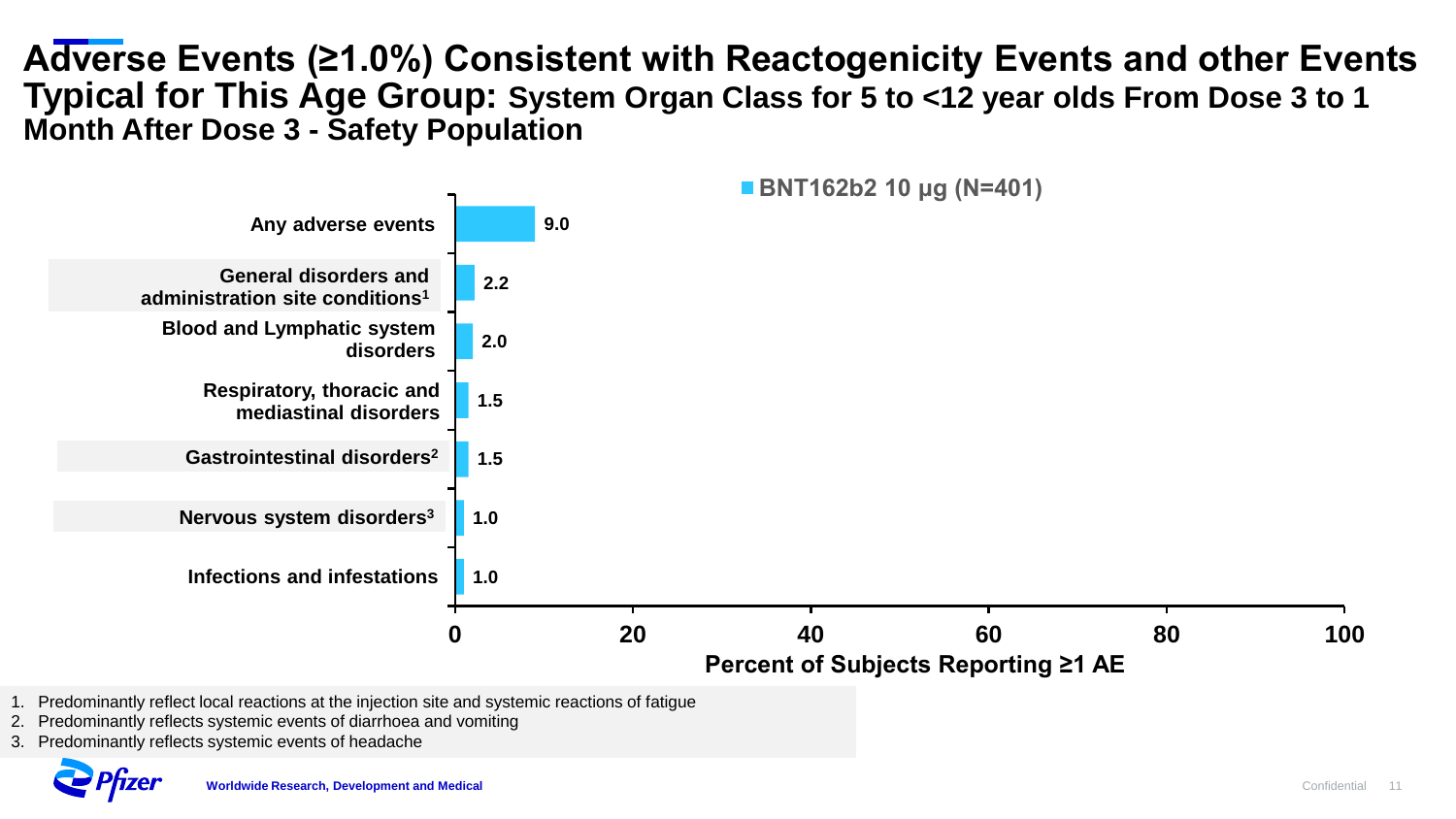### Adverse Events of Clinical Interest and other important terms

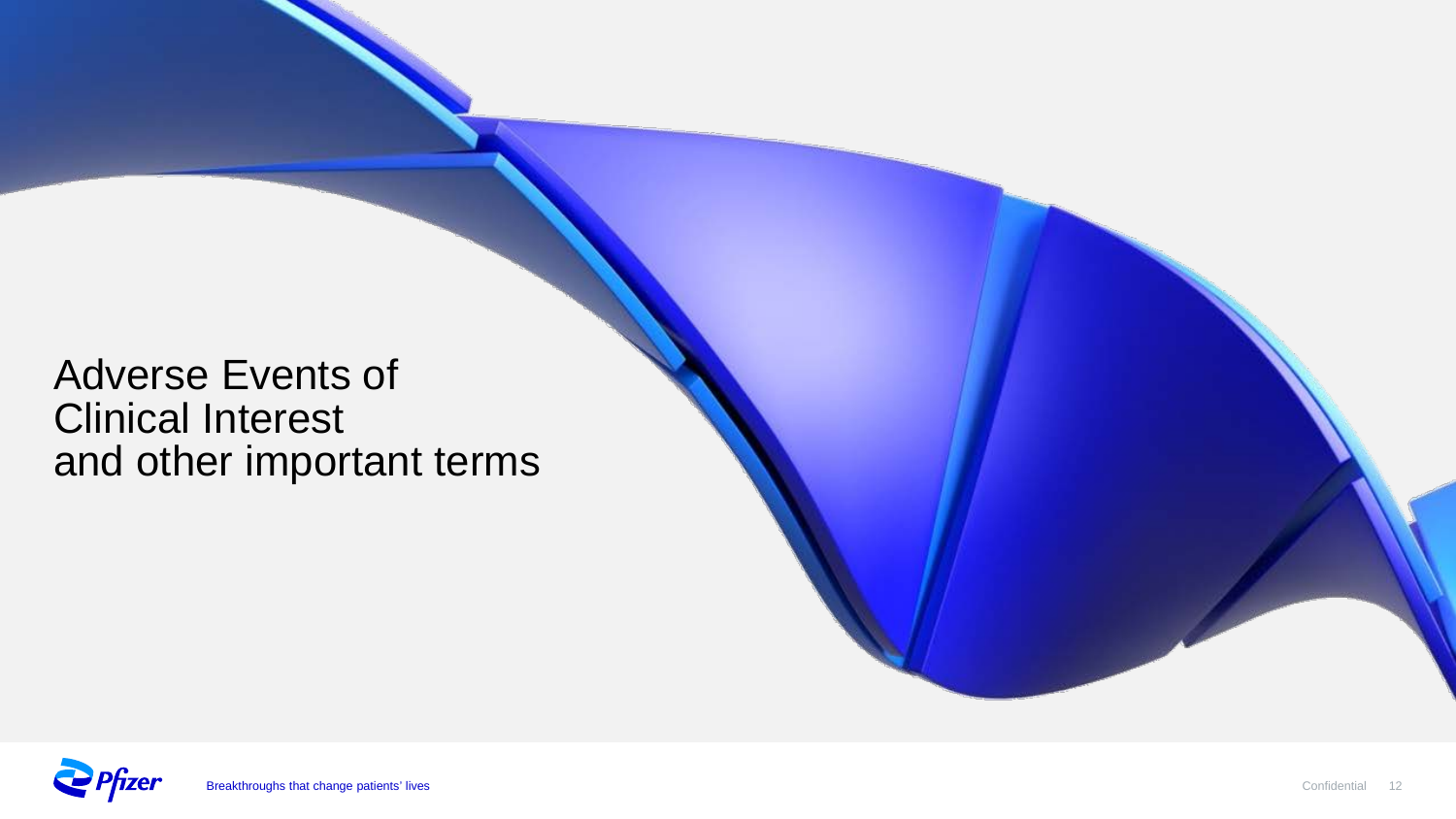### **Few AEs of clinical interest corresponding to those requested by FDA or CDC list of AESIs**

- None of the following were reported in BNT162b2 recipients up to the data cutoff point:
	- Anaphylaxis
	- Myocarditis/pericarditis
	- Bell's palsy (or facial paralysis/paresis)
	- Appendicitis
- Rash 1 event
	- Mild facial rash
	- Considered unrelated to vaccine by the investigator  $\rightarrow$  wearing a face mask
	- Onset was 11 days post dose 3 and resolved 4 days later

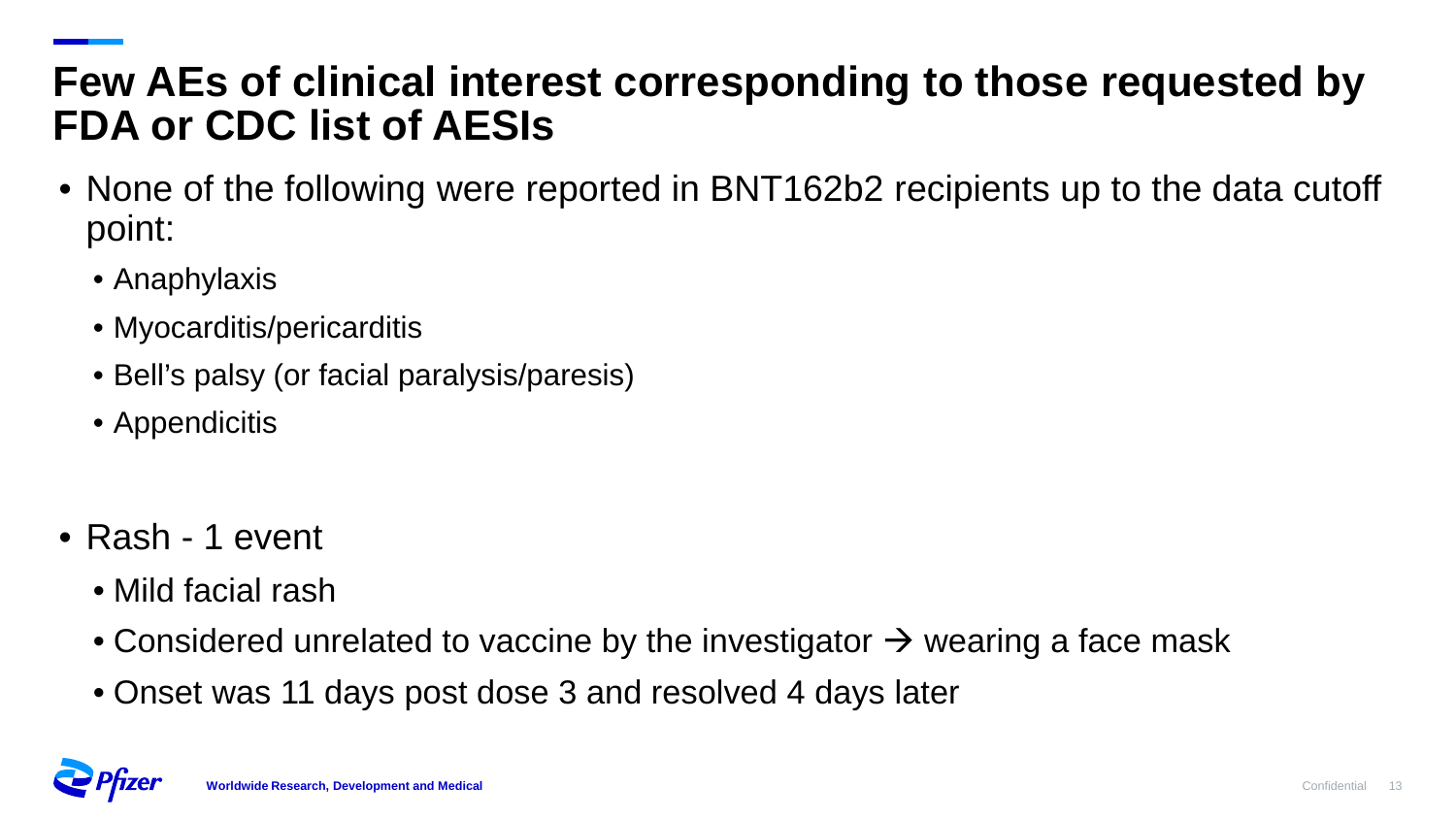#### **Lymphadenopathy observed in 5 to <12 year old age group, but Lower Frequency Compared to Adults with 3rd Dose of BNT162b2 30 ug**

- Post Dose 3, 10 (2.4%) BNT162b2 participants
	- Post Dose 2  $\rightarrow 0.9\%$
	- Post Dose 3 adults  $(30\mu g) \rightarrow 5.2\%$
- Overall, mild and considered to be related by investigator
- Occurred primarily in axillary or cervical nodes
- Onset within 2 days of booster vaccination
- Reported as resolved within ~1 week after onset

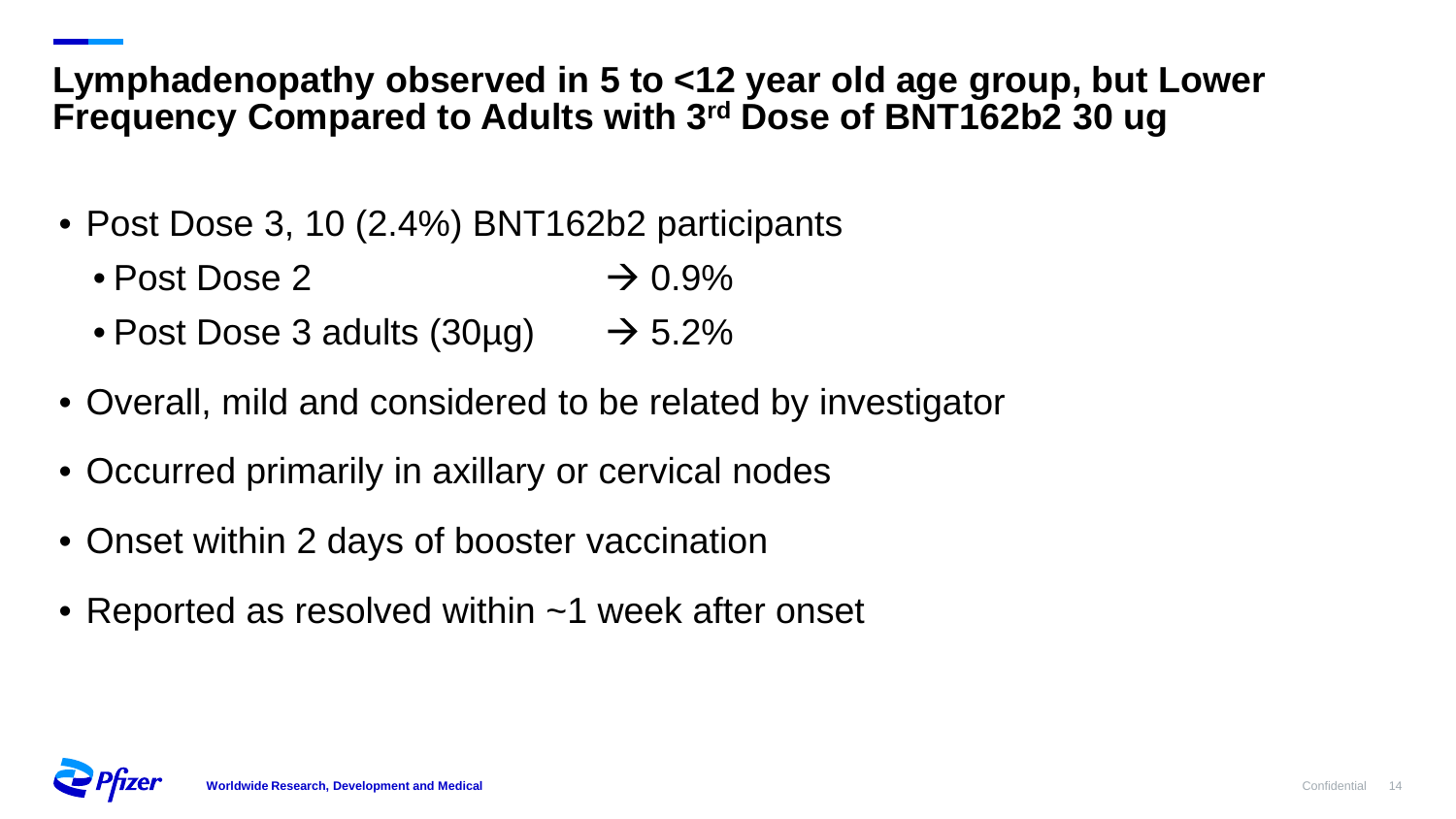### **Overall Safety Conclusions**

- Safety data from 401 subjects who received a booster (3rd) dose of BNT162b2 10 µg did not identify any new safety concerns
- Reactogenicity was mostly mild to moderate and short lived after third dose and generally comparable to that observed after the second dose
- AESIs were limited to one case of rash

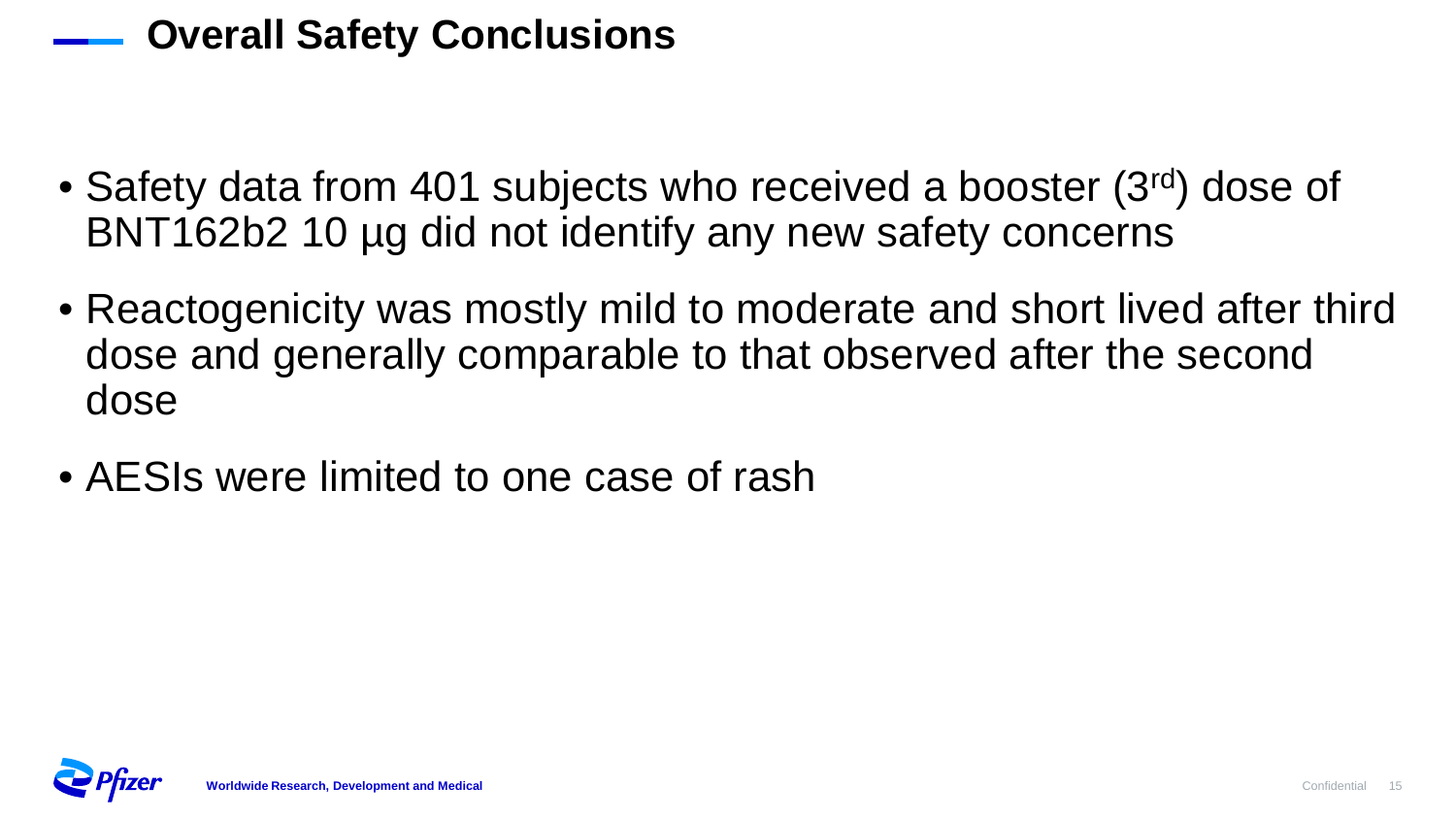Immunogenicity

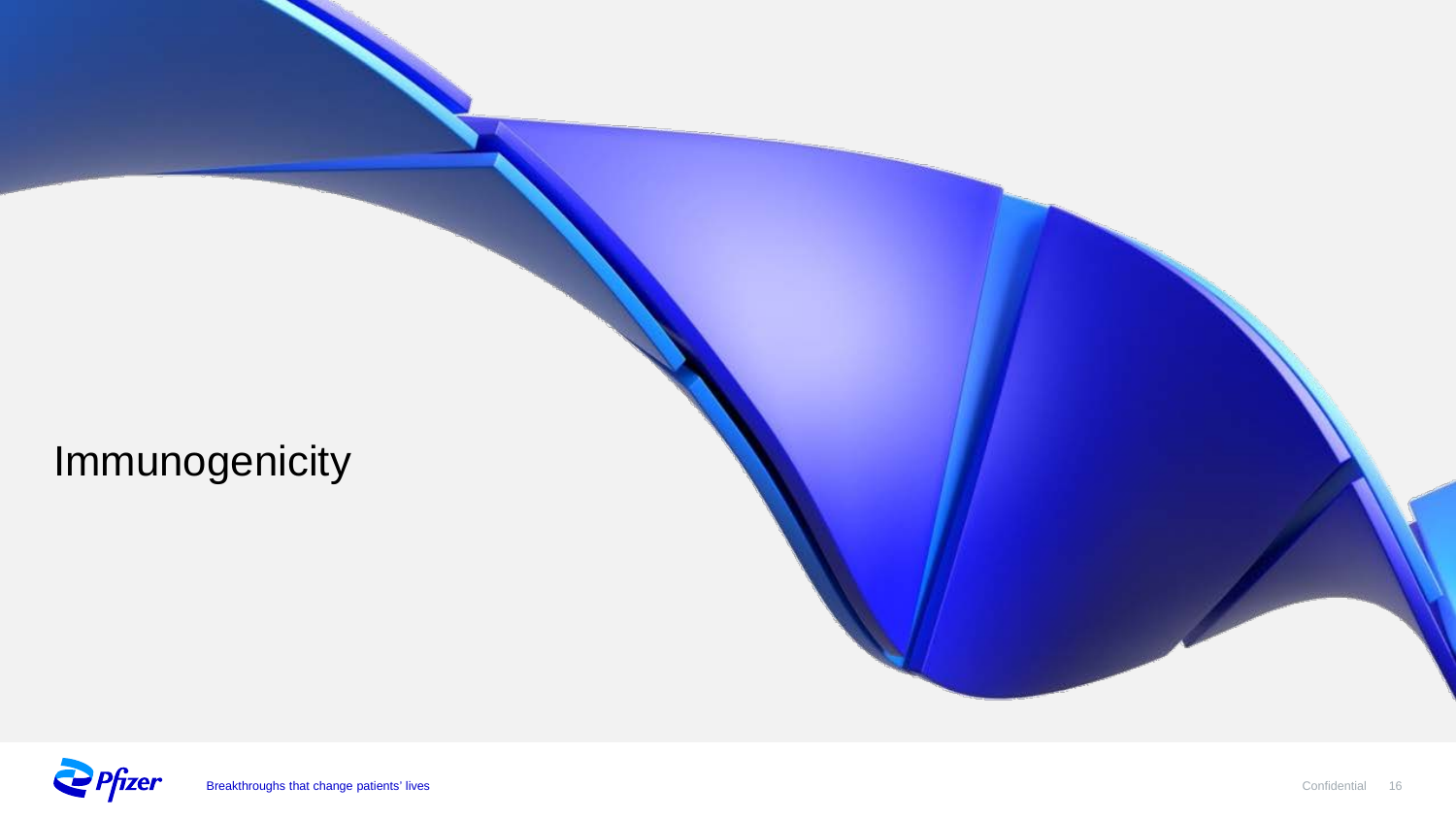#### **Descriptive Immunogenicity Analysis:** 1MPD3 compared to 1MPD2 **5 to <12 Years of Age**

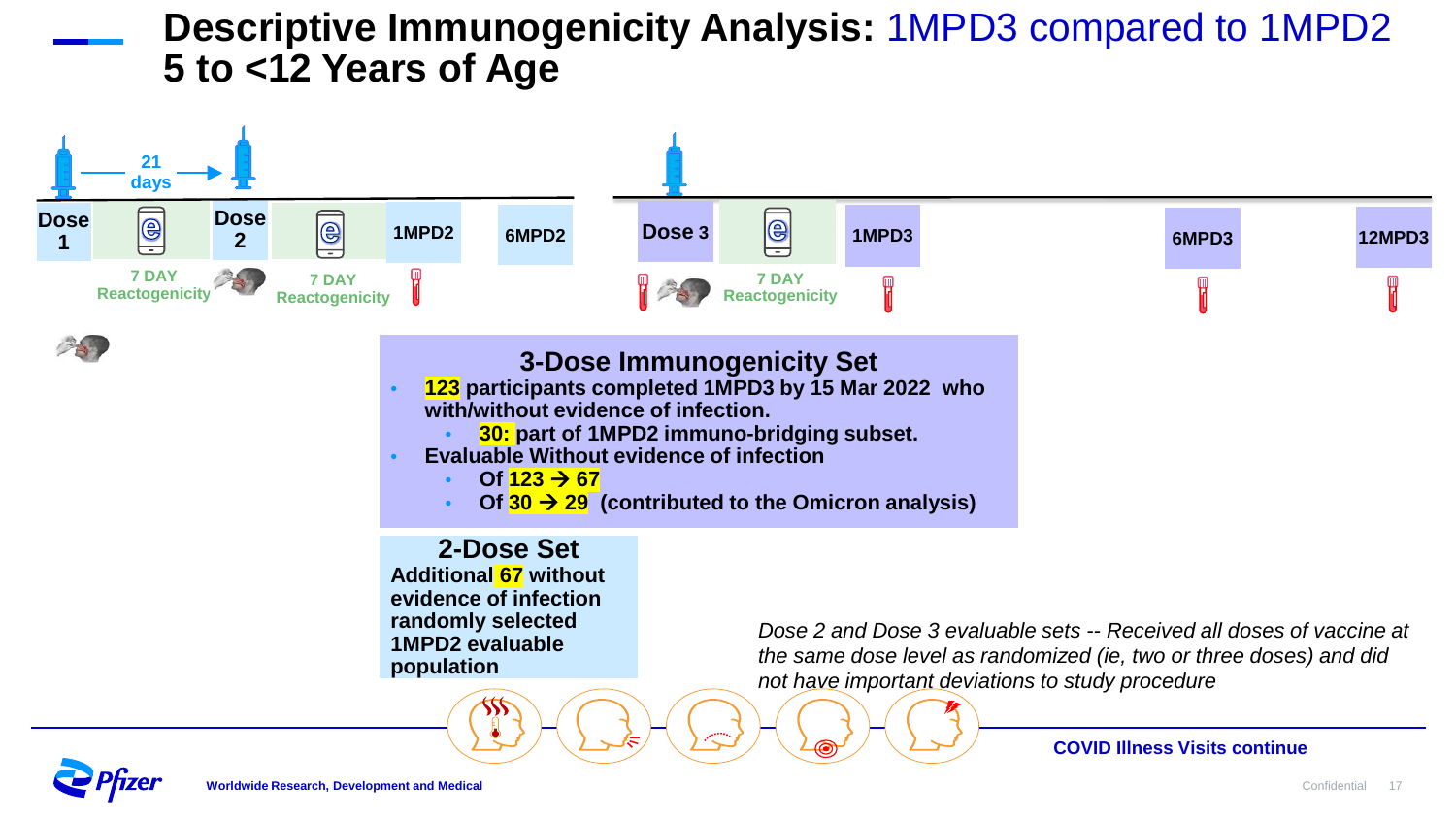**BNT162b2 10 µg 2-Dose and 3-Dose Sets elicited robust neutralization titers against SARS-CoV-2 wild type in participants without evidence of prior infection:** 5 to <12 Years of Age – Evaluable Immunogenicity Population GMT and GMRs were similar to participants with and without prior evidence of infection

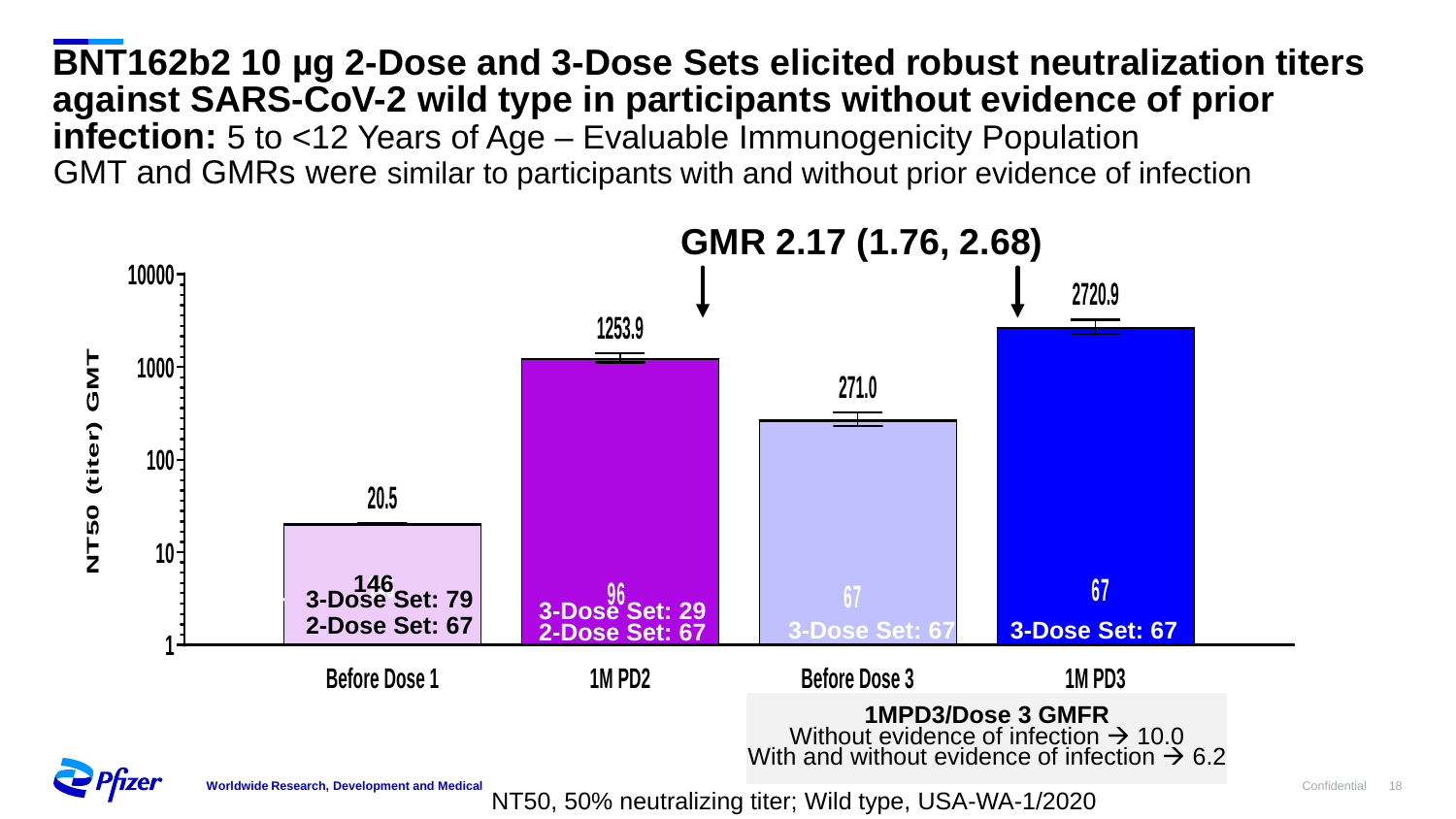#### **High Seroresponse Rate (98.5%) against SARS-CoV-2 wild type After Dose 3 in participants without evidence of prior infection:**  $5$  to <12 Years of Age – Evaluable Immunogenicity Population

|                                                                |                                                 | <b>BNT162b2 (10µg)</b> |              |                                     |    |              |                            |          |    |                                     |
|----------------------------------------------------------------|-------------------------------------------------|------------------------|--------------|-------------------------------------|----|--------------|----------------------------|----------|----|-------------------------------------|
|                                                                |                                                 | 3 Dose Set             |              | 2 Dose Set                          |    | <b>Total</b> |                            |          |    |                                     |
| <b>Assay</b>                                                   | Dosing/<br><b>Sampling Time</b><br><b>Point</b> | N                      | $\mathsf{n}$ | $\frac{0}{0}$<br>$(95% \text{ Cl})$ | N  | $\mathsf{n}$ | $\%$<br>$(95% \text{ Cl})$ | <b>N</b> | n  | $\frac{1}{2}$<br>$(95% \text{ Cl})$ |
| <b>SARS-CoV-2</b><br>neutralization<br>assay - NT50<br>(titer) | 2/1 Month                                       | <b>29</b>              | 29           | 100<br>(88.1, 100.0)                | 67 | 67           | 100.0<br>(94.6, 100.0)     | 96       | 96 | 100.0<br>(94.6, 100.0)              |
|                                                                | 3/Prevax                                        | 67                     | 52           | 77.6<br>(65.8, 86.9)                |    |              |                            | 67       | 52 | 77.6<br>(65.8, 86.9)                |
|                                                                | 3/1 Month                                       | 67                     | 66           | 98.5<br>(92.0, 100.0)               |    |              |                            | 67       | 66 | 98.5<br>(92.0, 100.0)               |

• 3-Dose immunogenicity set included the first 123 participants received Dose 3 and completed 1 month post–Dose 3 visit prior to March 15, 2022. Among those, 30 had blood sample collection at 1 month post–Dose 2.

• 2-Dose immunogenicity set included extra 67 participants randomly selected from previous Dose-2 evaluable immunogenicity population and without evidence of infection up to 1-month post–Dose 2 subset used for 2-dose immunobridging analysis

• Seroresponse defined as a ≥4 fold rise from baseline. If baseline < LLOQ, then postvaccination result ≥4 x LLOX is considered a seroresponse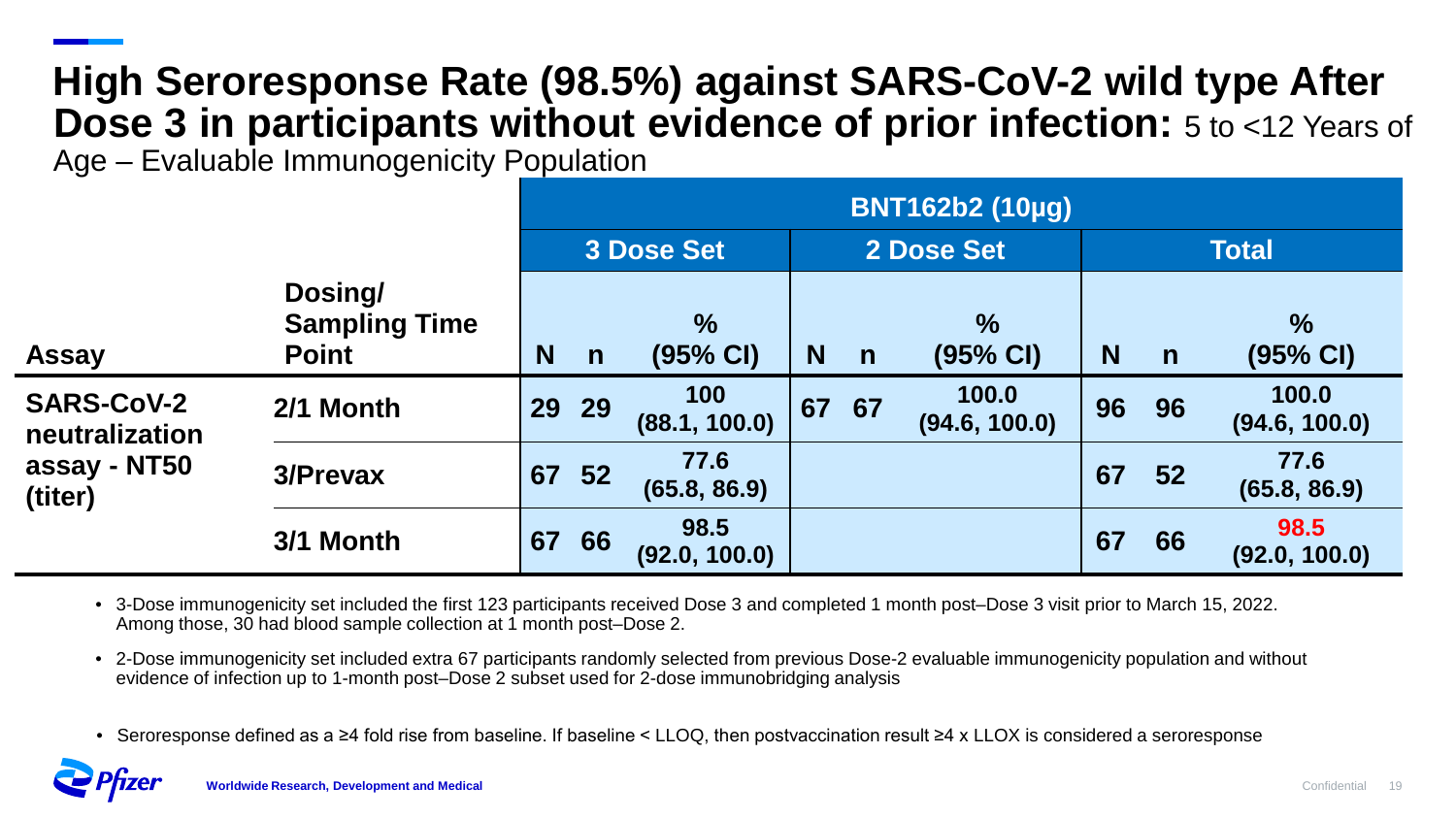### **Booster (3rd) dose of BNT162b2 10 µg Elicited Neutralizing Titers Against a SARS-CoV-2 Omicron in Participants Without Evidence of Prior Infection**

5 to <12 Years of Age – Evaluable Immunogenicity Population

|                                                                     | <b>BNT162b2 (10µg)</b>                          |                            |                                  |            |
|---------------------------------------------------------------------|-------------------------------------------------|----------------------------|----------------------------------|------------|
| <b>Assay</b>                                                        | Dosing/<br><b>Sampling</b><br><b>Time Point</b> | N                          | <b>GMT</b><br>$(95% \text{ Cl})$ | <b>GMR</b> |
| <b>SARS-CoV-2 FFRNT strain</b><br><b>B.1.1.529 (Omicron) - NT50</b> | 2/1 Month                                       | 27.6<br>29<br>(22.1, 34.5) |                                  | 22         |
| (titer)                                                             | 614.4<br>17<br>3/1 Month<br>(410.7, 919.2)      |                            |                                  |            |
|                                                                     |                                                 |                            |                                  |            |
| <b>SARS-CoV-2 FFRNT reference</b><br>strain -<br>NT50 (titer)       | 2/1 Month                                       | 29                         | 323.8<br>(267.5, 392.1)          | 5          |
|                                                                     | 3/1 Month                                       | 17                         | 1702.8<br>(1282.6, 2260.7)       |            |



**Worldwide Research, Development and Medical** Confidential 20 FFRNT = Fluorescent focus reduction neutralization test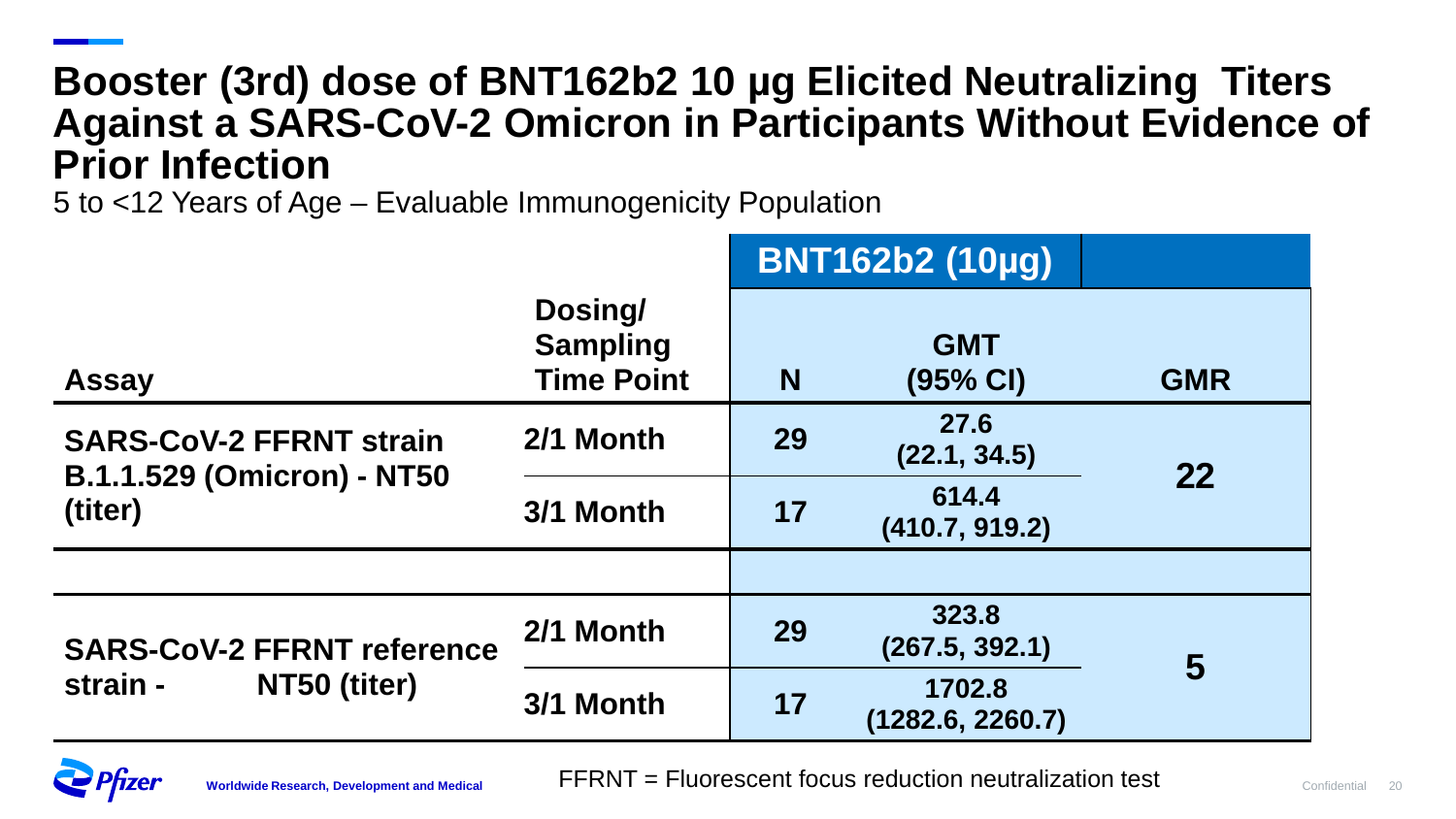### **Booster (3rd) dose of BNT162b2 10 µg Elicited Neutralizing Titers Against a SARS-CoV-2 Omicron in Participants With and Without Evidence of Prior Infection**

5 to <12 Years of Age – Evaluable Immunogenicity Population

|                                                                     |                                                 | <b>BNT162b2 (10µg)</b>     |                                  |            |
|---------------------------------------------------------------------|-------------------------------------------------|----------------------------|----------------------------------|------------|
| <b>Assay</b>                                                        | Dosing/<br><b>Sampling</b><br><b>Time Point</b> | N                          | <b>GMT</b><br>$(95% \text{ Cl})$ | <b>GMR</b> |
| <b>SARS-CoV-2 FFRNT strain</b><br><b>B.1.1.529 (Omicron) - NT50</b> | 2/1 Month                                       | 27.3<br>30<br>(22.0, 33.9) |                                  | 36         |
| (titer)                                                             | 3/1 Month                                       | 30                         | 992.7<br>(675.9, 1458.1)         |            |
|                                                                     |                                                 |                            |                                  |            |
| <b>SARS-CoV-2 FFRNT reference</b>                                   | 2/1 Month                                       | 30                         | 335.1<br>(275.1, 408.3)          | 6          |
| strain -<br>NT50 (titer)                                            | 3/1 Month                                       | 30                         | 2152.7<br>(1714.9, 2702.2)       |            |

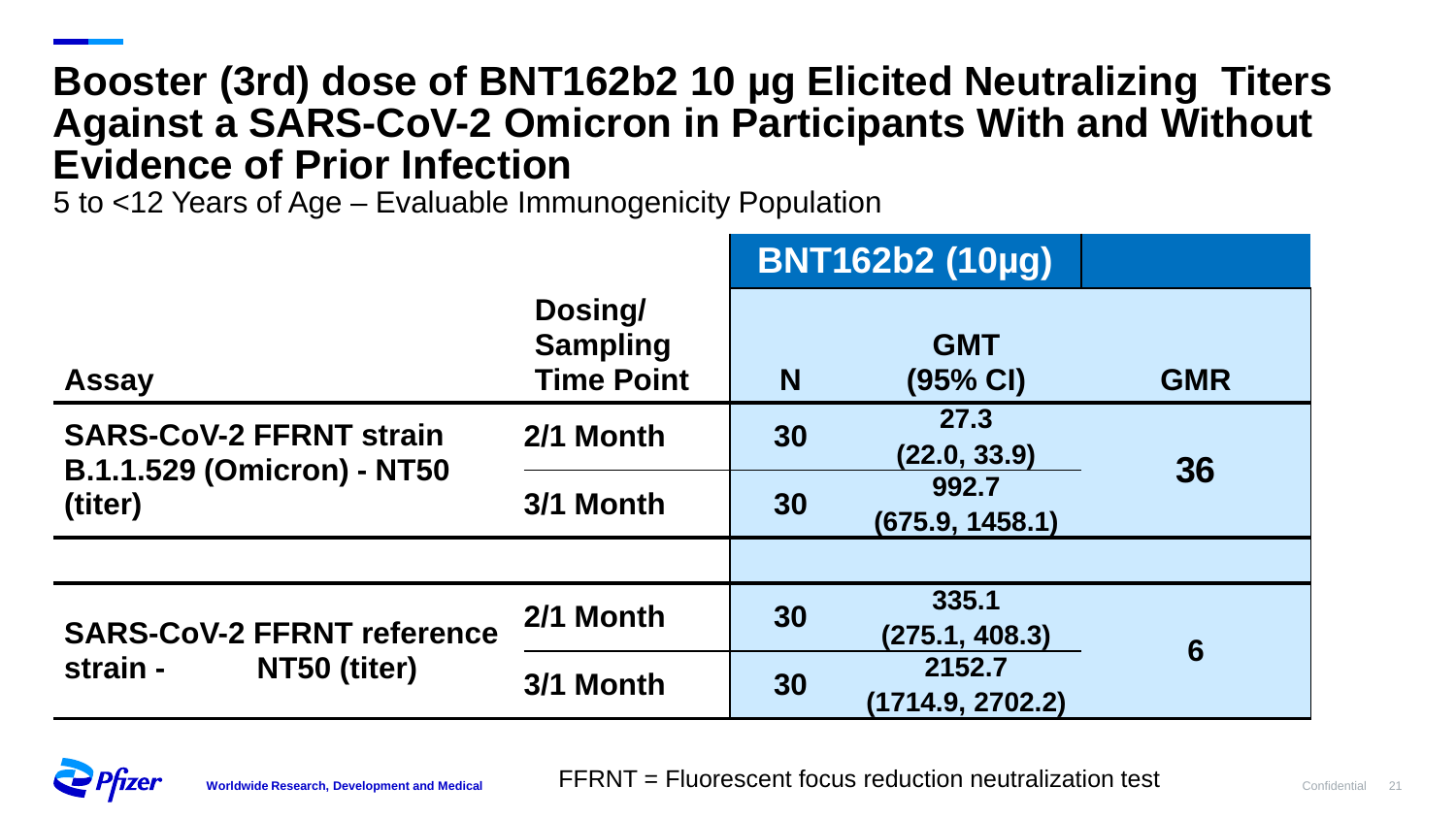## **Immunogenicity Conclusions**

- In participants with and without evidence of prior infection, administration of a booster (3rd) dose of BNT162b2 10 µg elicited robust neutralization titers against SARS-CoV-2 wild type
- A booster (3<sup>rd</sup>) dose of BNT162b2 10ug elicited neutralizing titers against SARS-CoV-2 Omicron in participants with and without evidence of prior infection
- Overall the immune response associated with a booster (3<sup>rd</sup>) dose of BNT162b2 10µg given at least 6 months after the second dose is expected to confer protection against COVID-19, including that due to Omicron